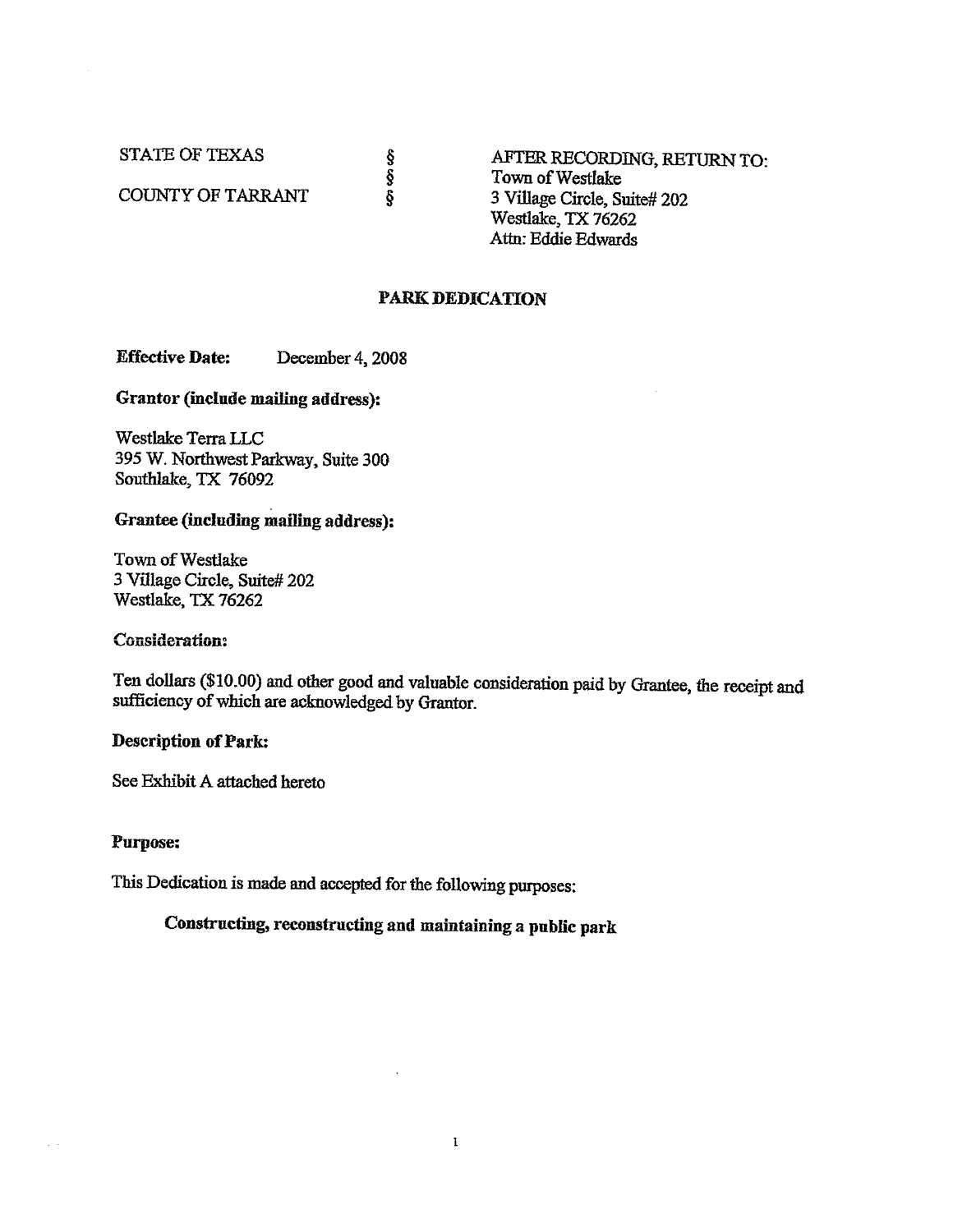## **Conveyance:**

Grantor dedicates to Grantee, for benefit of the public, the use of the Park for the purposes permitted above but none other; TO HAVE AND TO HOLD, unto Grantee, and its permitted successors and assigns. Grantor binds Grantor and Grantor's successors and assigns, to warrant and defend title to the Park in favor of Grantee against every person whomsoever lawfully claiming or to claim the same or any part thereof; but this conveyance is made and accepted subject to all encumbrances, covenants, easements and other matters recorded in the Real Property Records of Tarrant County, Texas.

## **Affirmative Maintenance Covenant:**

This conveyance is made and accepted subject to the following affirmative covenant ("Maintenance Covenant"):

For so long as the Property is used as a public park, Homeowners Association of Terra Bella, Inc., a Texas non-profit corporation, shall maintain the park as follows: (i) the park is to left in a "natural state"; (ii) only the entrance area will be landscaped and manicured; (iii) trash will be removed after storms; (iv) the pedestrian trail through the park will be kept in good condition. Homeowners Association of Terra Bella, Inc. shall have a non-exclusive easement over, under and upon the Property to access the Property for performing maintenance. If the Maintenance Covenant is violated by Homeowners Association of Terra Bella, Inc., (i) Grantee may prosecute a proceeding at law or in equity to enjoin such violation, and/or (ii) Grantee may perform such maintenance and recover the reasonable cost thereof from Homeowners Association of Terra Bella, Inc.

## Miscellaneous:

1. If Grantee shall declare this Dedication abandoned, or discontinue use of the Park for a period of one year, then this Dedication shall cease and terminate and all right, title and interest in and to the Park shall pass to Homeowners Association of Terra Bella, Inc., its successors and assigns.

2. The rights and obligations set forth in this Dedication shall bind and inure to the benefit of the successors and assigns of Homeowners Association of Terra Bella, Inc., a Texas non-profit corporation and Grantee and shall run with the land.

## [SIGNATURE PAGE FOLLOWS]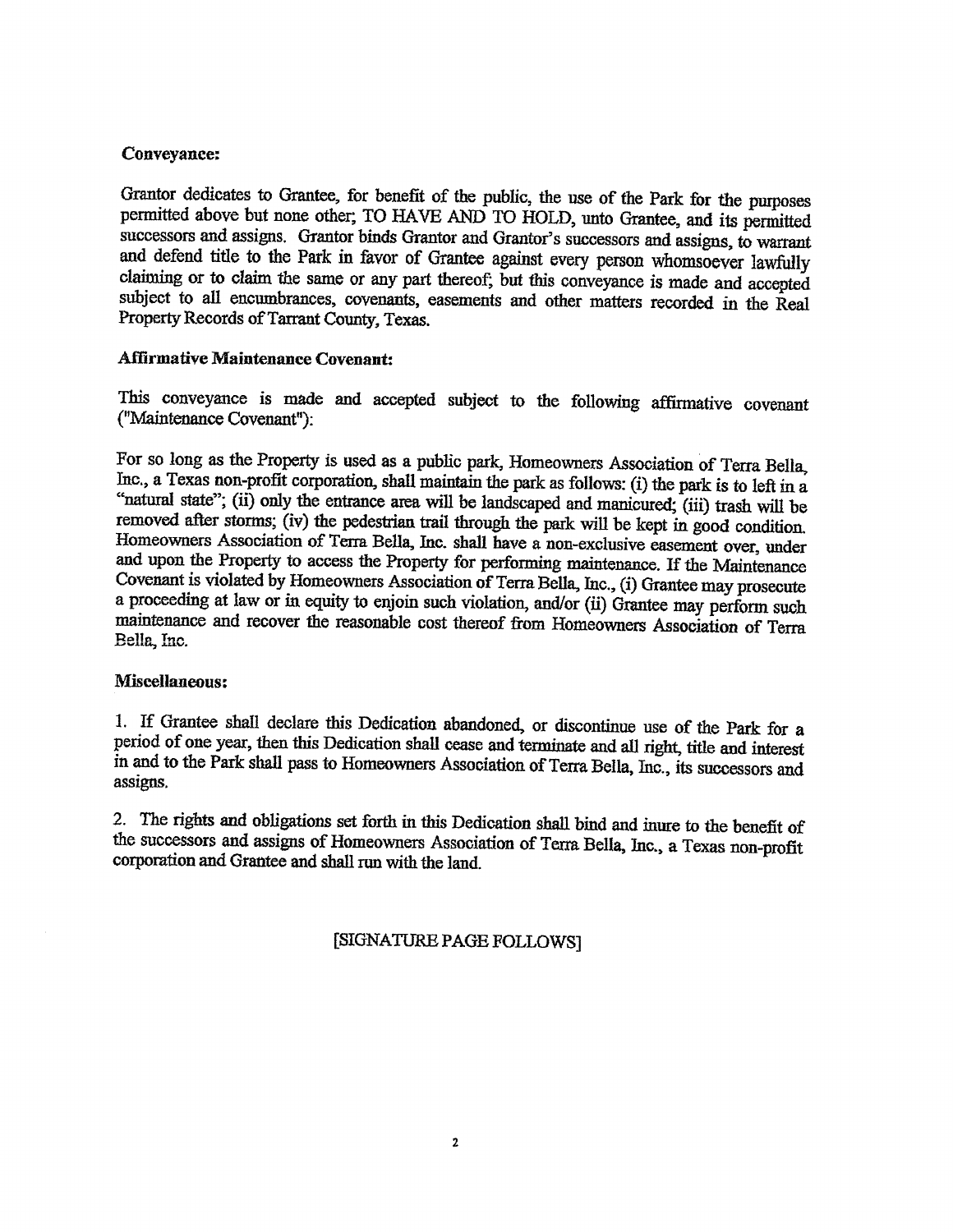## Exhibit A

Lot 20, Block 1, Terra Bella, an Addition to the City of Westlake, Tarrant County, Texas, according plat thereof recorded at Cabinet A, Slide 12979, Plat Records, Tarrant County, Texas, SAVE AND EXCEPT, 7404.69 square feet of land, more or less, in the northwest corner of such lot, with the save and except parcel being more particularly described on the following page.

[Continued On Next Page]

 $\hat{\boldsymbol{\cdot} }$ 

 $\sim$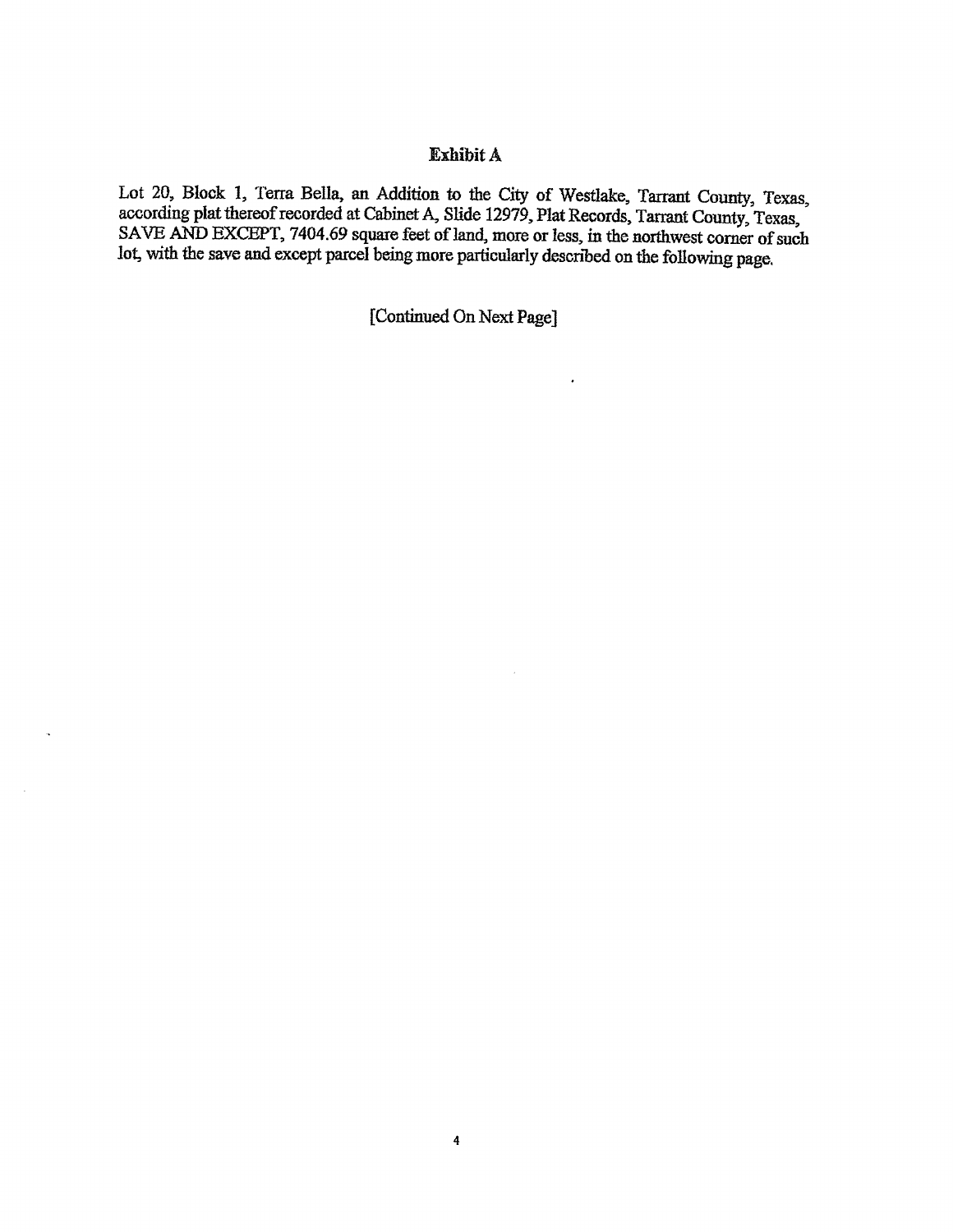EXECUTED effective as of the day first written above.

Westlake Terra LLC M/Paul Spain, Prés

**STATE OF TEXAS** 

COUNTY OF TARRANT

This instrument was acknowledged before me on November 4, 2008 by M. Paul Spain, President of Westlake Terra LLC, a Texas limited liability company, on behalf of the company.

es es es

Notary Public, State of Texas

[seal]

**KIM HENNIGAN** Notary Public, State of Texas My Commission Expires April 13, 2011

THIS DEDICATION IS ACCEPTED AS OF THE  $\_$ DAY OF NOVEMBER, 2008:

TOWN OF WESTLAKE TEXAS

 $By:$ Thomas E. Brytner, Town Manager

# THE MAINTENANCE COVENANT IS AGREED:

Homeowners Association of Terra Bella, Inc., a Texas nonprofit corporation

Bv: aul Spain, President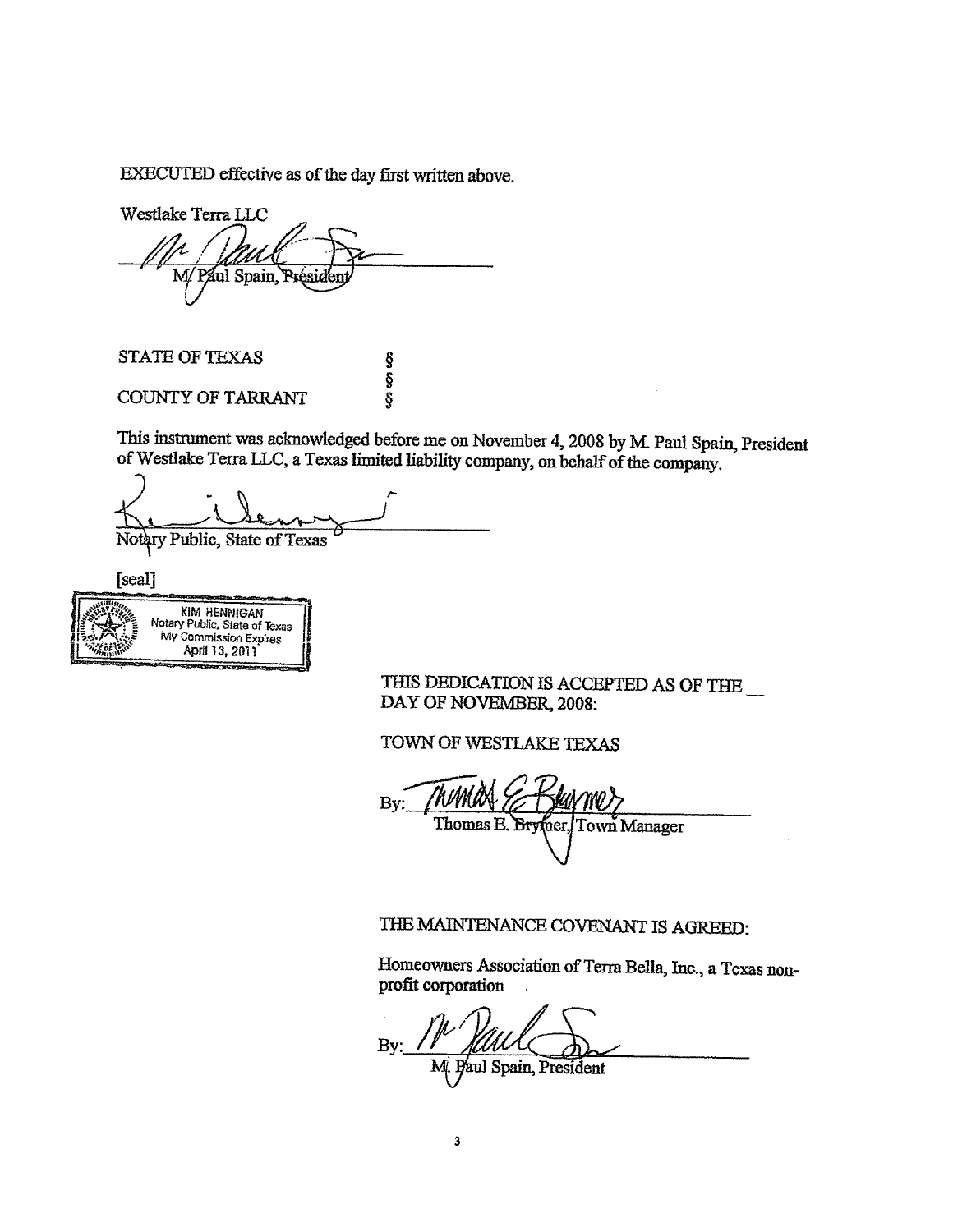## Exhibit "A" (Page 1 of 2)

Legal Description - NWC Tract, (Lot 20, Block 1, Terra Bella)

Being a tract of land situated in the C.M. Throop Survey Abstract No. 1510, in the Town of Westlake, Tarrant County, Texas, being part of Lot 20, Block 1, of Terra Bella, an addition to the Town of Westlake, as described in Cabinet A, Page 12979, of the Plat Records of Tarrant County, Texas, and being more particularly described as follows:

BEGINNING, at the northwest corner of Terra Bella and Lot 20, and being in the south line of Westlake/Southlake Park Addition No. 1, as described in Volume 388-214, Page 78, of said Plat Records, a 1/2" iron rod found with a red cap:

Thence, N89°33'40"E, with the said common line, for a distance of 173.00 feet:

Thence, S79°59'44"W, departing the said line, for a distance of 52.58 feet, to the beginning of a curve to the left with a central angle of 31°33'47" and a radius of 75.00':

Thence, with the curve to the left, for an arc length of 41.32 feet;

Thence, S48°25'57"W, for a distance of 40.69 feet, to the beginning of a curve to the left with a central angle of 20°20'50" and a radius of 75.00";

Thence, with the curve to the left, for an arc length of 26.63 feet, to the beginning of a reverse curve to the right, with a central angle of 38°18'47" and a radius of 50.00;

Thence, with the curve to the right, for an arc length of 33.43 feet, to the beginning of a reverse curve to the left, with a central angle of 29°04'43" and a radius of 50.00";

Thence, with the curve to the left, for an arc length of 25.38 feet;

Thence, S37°19'11"W, for a distance of 19.24 feet, to the west line of Terra Bella and Lot 20, also being the east line of the Dove Addition as described in Cabinet A, Page 6965, of said Plat Records:

Thence, N07°54'35"E, with said line, for a distance of 127.65 feet, to the Point Of Beginning. containing 7,404.69 square feet of land, more or less.

Bearings referenced to Terra Bella Plat.